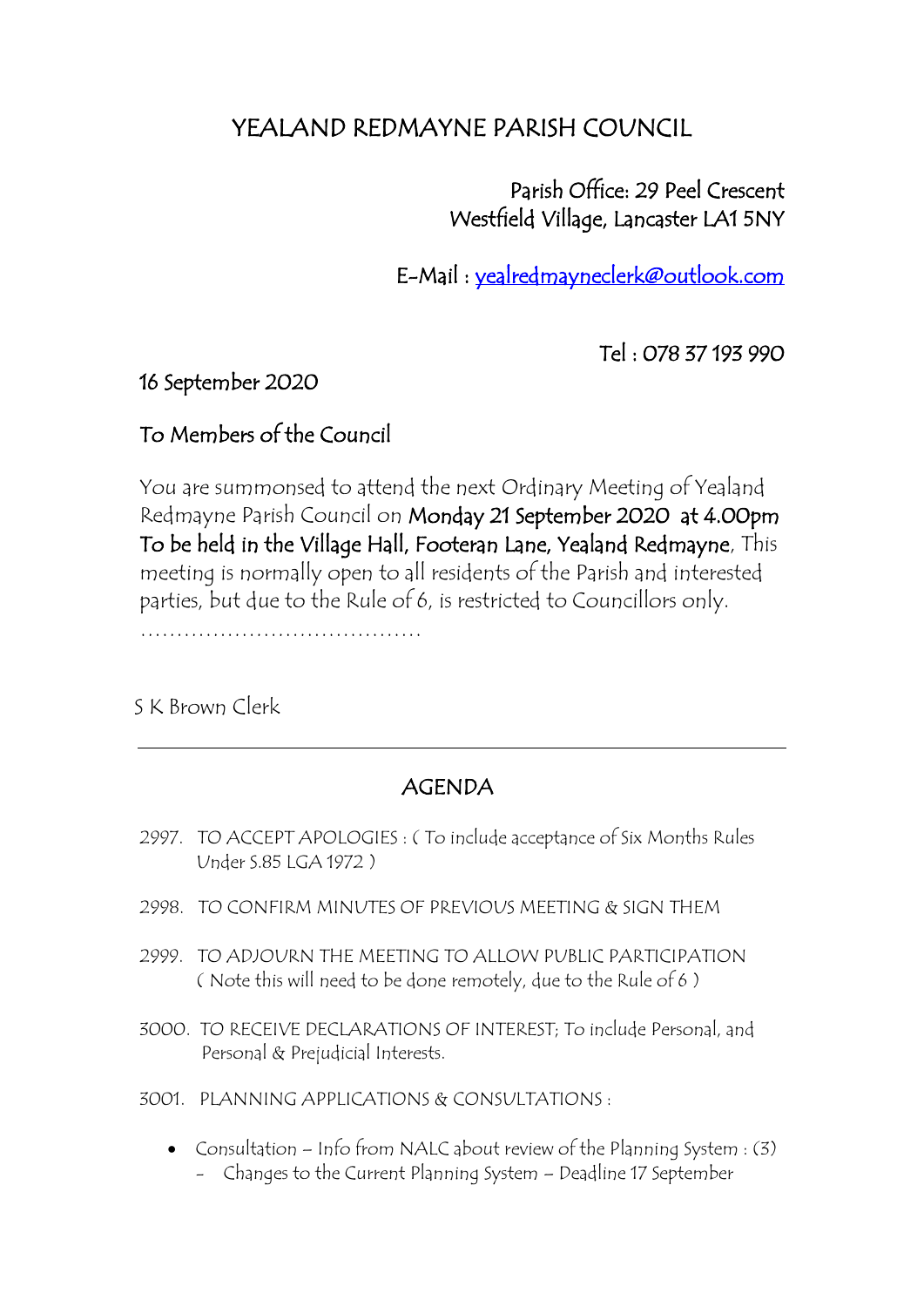- Planning for the Future Deadline 15 October
- Transparency and Competition : A call for evidence on Land Allocation, a call for Data, Deadline 16 October.
- Consultation South Lakeland District Plan Review What needs updating and what are the key issues that need consideration in the Planning up to 2040 ? Closing Date for Comments 18 Sept.
- 20/00906/FUL Demolition of existing Single Storey rear extension and erection of two Story rear extension and construction of a raised rear terrace , at Hazelgrove Lodge, Milnthorpe Road LA5 9RW.
- 20/00898/FUL : Erection of an Osprey Nest Viewing Platform, RSPB Leighton Moss LA5 0SW. ( Not in Parish of Yealand Redmayne ? )
- 20/146/TPO 2 Well Lane, to fell T1 Tree, Crown Reduction of 2 meters of Trees marked 2, 3  $& 4$  on map.

## 3002. TO APPROVE PAYMENTS :

- Clerk's Fee Aug 2020  $\epsilon$  172.64 (Already Paid)
- Clerk's Fee Sept 2020  $\epsilon$  177.50 (Pay on 25<sup>th</sup>)
- Clerk's Expenses  $\epsilon$  103.68 (Chq 0412)
- J Marshall Meadows Cuts, E TBA ( Chq 0413 )
- G Rowlinson Drover's Cut  $£180.00$  (Chq 414)
- Slcc Annual Subs 20-21  $\epsilon$  65.00 (Chq 415)
- S K Brown, for Picnic Bench **£350.00** (Chq 416) ( Note paid on Clerk's debit card, 14 Aug, to be re-imbursed )

The Deposit Account now has  $\epsilon$  7,151.18, The Current A/c has  $\epsilon$  558.77, before any payments are made.

- 3003. TO RECEIVE REPORTS FROM COUNCILLOR REPRESENTATIVES ( for information only )
- 3004. TO CONSIDER THE MEADOWS & PLAY AREA INSPECTION REPORT : The City Council did an inspection in 2020, some items needed attention. Can the two bollards on the corner of The Meadows be removed ?
- 3005. TO CONSIDER ROTA OF PLANNED WORKS FOR THE UPKEEP OF THE VILLAGE & ARRANGE FOR WORK TO BE DONE: The Clerk will shortly undertake the wood preserving of the two benches on Silverdale Road and The Pic-nic bench on The Meadows.
- 
- 
- 
- 
- 
- 
-